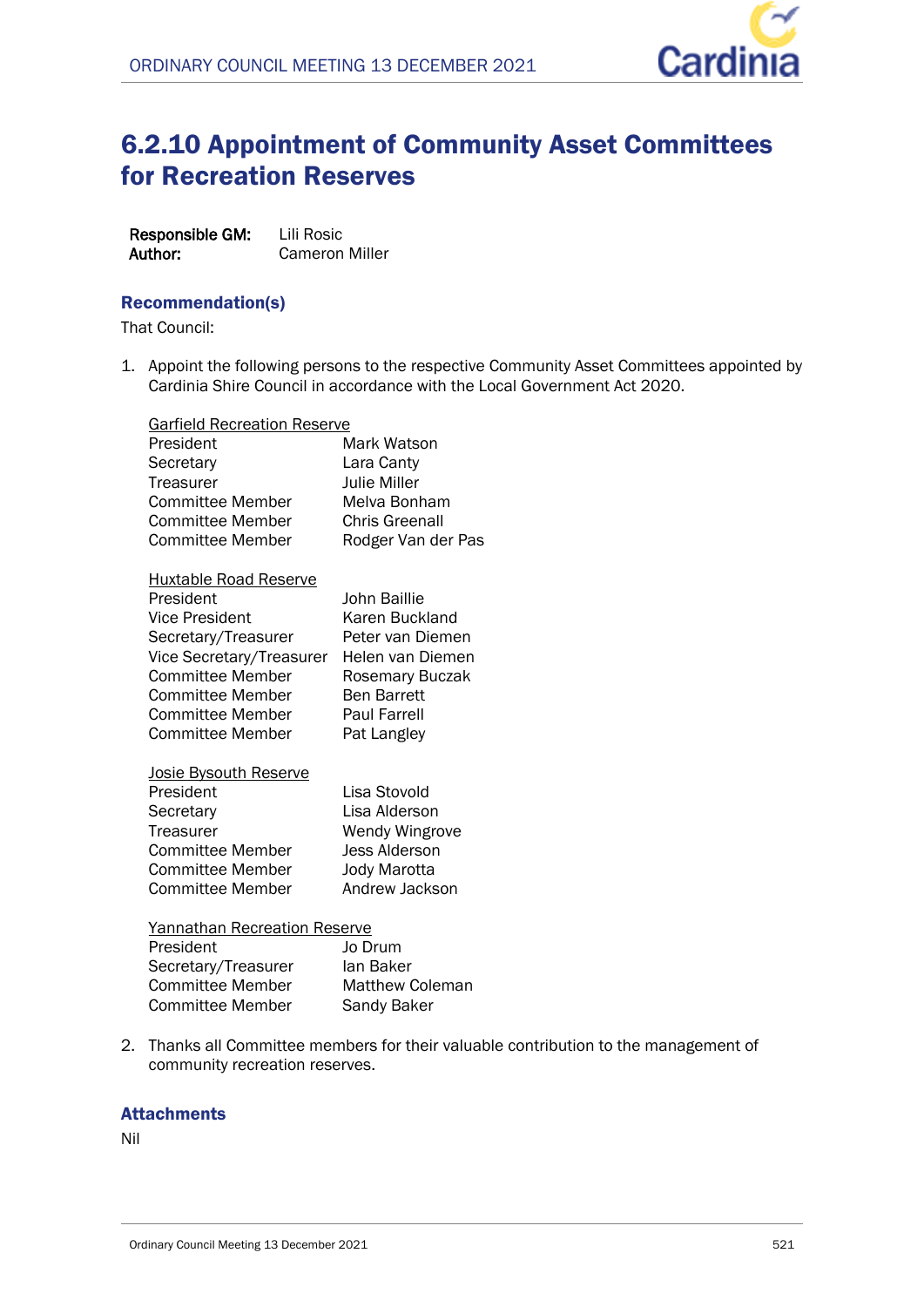

# Executive Summary

This report advises Council of the membership of Council appointed Community Asset Committees that have been elected and seeks formal Council appointment. Council has expressed its thanks to committee members for their service to the community.

# **Background**

There are twenty-five (25) recreation reserves within Cardinia Shire which are managed by Committees. These include:

- Twelve (12) of the reserves managed by Council appointed Community Asset Committees,
- three (3) are Department of Environment, Land, Water and Planning (DELWP) owned with Council appointed as Committee of Management under the Crown Land Reserves Act and managed by Council appointed Community Asset Committees,
- nine (9) are DELWP owned with DELWP appointed Committees of Management under the Crown Land Reserves Act, and
- one (1) is Pastoral Agricultural & Horticultural Association (PA&H) owned with a PA&H appointed Committee of Management.

Members of Community Asset Committees are elected annually, and upon election require appointment by Council resolution pursuant to Local Government Act 2020. Only Community Asset Committees can be approved by Council.

This report recommends Council appoints new members for the following committees following public meetings that have been conducted by Councillors or Council Officers:

- Garfield Recreation Reserve.
- Huxtable Road Reserve.
- Josie Bysouth Reserve.
- Yannathan Recreation Reserve.

Cardinia Shire Council has a huge network of volunteers who give selflessly of their time, expertise, and energy to provide and develop community resources. A large part of this network is involved with managing community recreation reserves across our shire. Council values the important role that community asset committees have in assisting Council in the significant improvement and ongoing management of Council's facilities. Council is committed to ensuring that these assets are maintained to a high standard by working in partnership with Community Asset Committees.

Council conducts routine maintenance and provides Recreation Reserve Community Asset Committees with maintenance grants, workshops to up skill volunteers and access to leadership courses. To further support committees with their work, Council has recently launched the Community Asset Committee portal, as a place for committee members to access important resources, information, and dates.

Council employs a full-time officer (1 EFT) to support the recreation community asset committees including providing training for volunteers and assisting committees in compliance with risk requirements.

# Policy Implications

The appointments are consistent with both Council policy and requirements for Community Asset Committees.